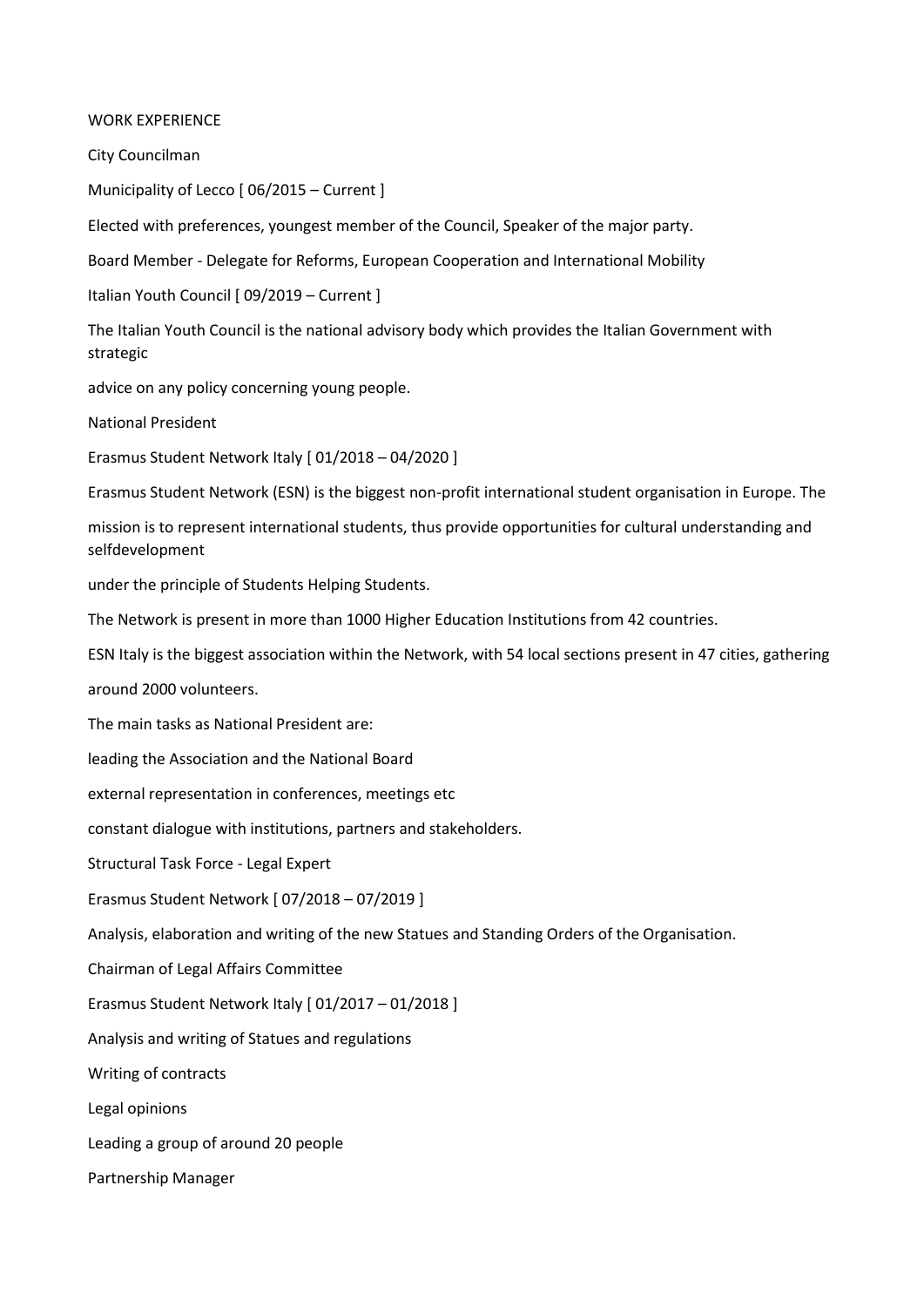Erasmus Student Network Unicatt Milano [ 01/2016 – 12/2017 ]

Negotiation, definition and management of several partnership agreements, both with big and small companies,

both for short events or long term agreements. Incomes increased more than 300% during my mandate.

Local Representative

Erasmus Student Network Unicatt Milano [ 01/2015 – 12/2016 ]

Journalist

Giornale di Lecco (local newspaper) [ 10/2010 – 01/2011 ]

Collection, selection and analysis of news. Writing of articles and interviews.

EDUCATION AND TRAINING

Master degree in Law

Università degli Studi di Milano [ Current ]

Address: Milano (Italy)

Erasmus+

Universitat Pompeu Fabra [ 01/2014 – 06/2014 ]

Address: Barcelona (Spain)

Erasmus programme

LANGUAGE SKILLS

Mother tongue(s):

Italian

English

LISTENING: C1 READING: C1 UNDERSTANDING: C1

SPOKEN PRODUCTION: C1

SPOKEN INTERACTION: C1

Spanish

LISTENING: C1 READING: C1 UNDERSTANDING: C1

SPOKEN PRODUCTION: C1

SPOKEN INTERACTION: C1

Chairman of Legal Affairs Committee

Erasmus Student Network Italy [ 01/2017 – 01/2018 ]

Analysis and writing of Statues and regulations

Writing of contracts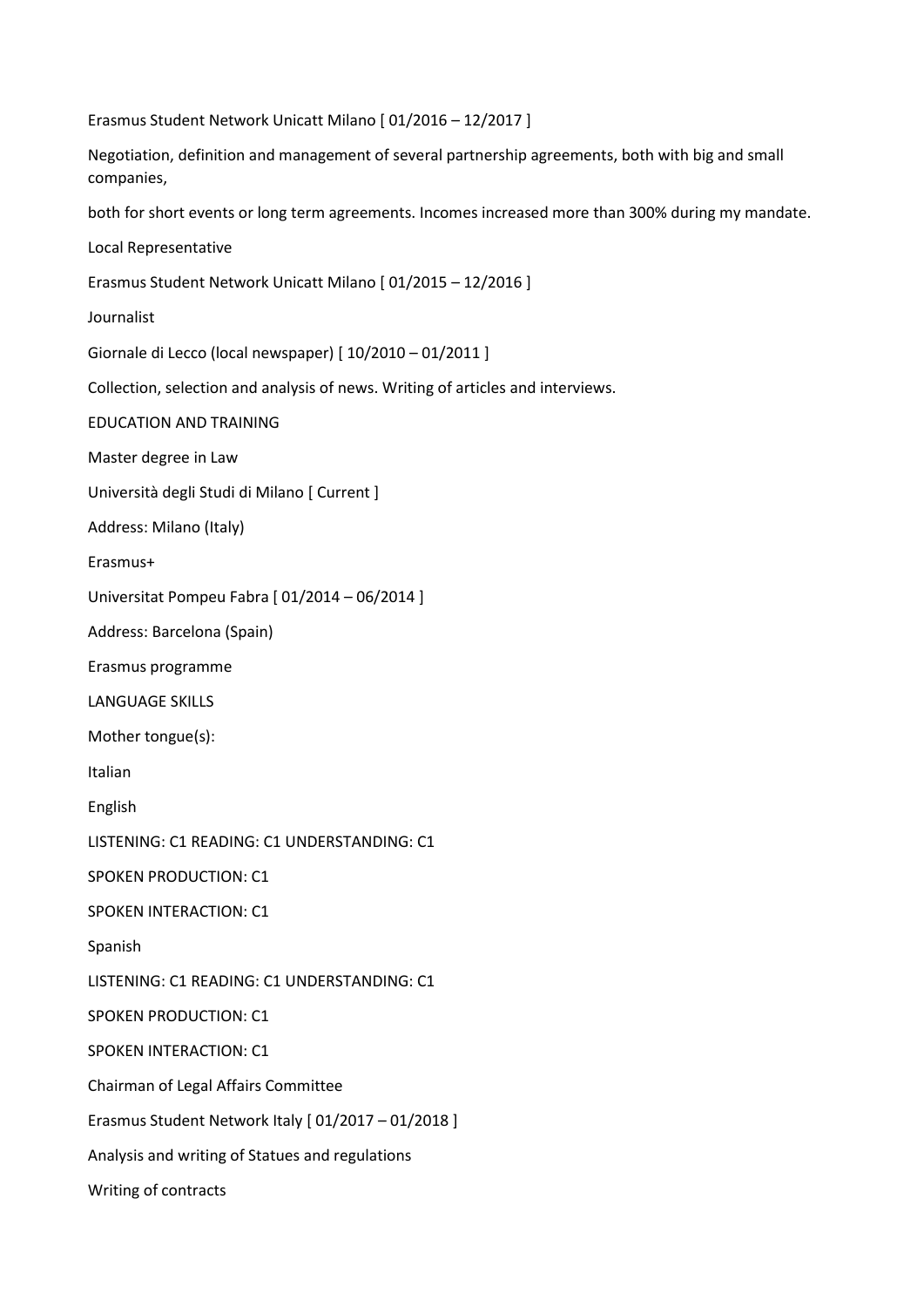Legal opinions Leading a group of around 20 people Partnership Manager Erasmus Student Network Unicatt Milano [ 01/2016 – 12/2017 ] Negotiation, definition and management of several partnership agreements, both with big and small companies, both for short events or long term agreements. Incomes increased more than 300% during my mandate. Local Representative Erasmus Student Network Unicatt Milano [ 01/2015 – 12/2016 ] Journalist Giornale di Lecco (local newspaper) [ 10/2010 – 01/2011 ] Collection, selection and analysis of news. Writing of articles and interviews. EDUCATION AND TRAINING Master degree in Law Università degli Studi di Milano [ Current ] Address: Milano (Italy) Erasmus+ Universitat Pompeu Fabra [ 01/2014 – 06/2014 ] Address: Barcelona (Spain) Erasmus programme ORGANISATIONAL SKILLS Organisational skills Leadership, both in formal and informal environments. Former leader of an organization with around 100 members and Board member of another association. National President of an association with around 2000 individual members and 54 associations members. Currently leader in my institutional and political experience, leading around 20 people, often older and more experienced than me. Excellent organizational skills gained through different experiences, organizing several activities, from a thousand participants event to a small team-building weekend. Competences and experience in drawing up budgets and balance sheets. Excellent team leading skills, in Italian but also English and Spanish, gained as ESN volunteer, dealing with international students.

Excellent team working skills, gained through associations and organizations experiences.